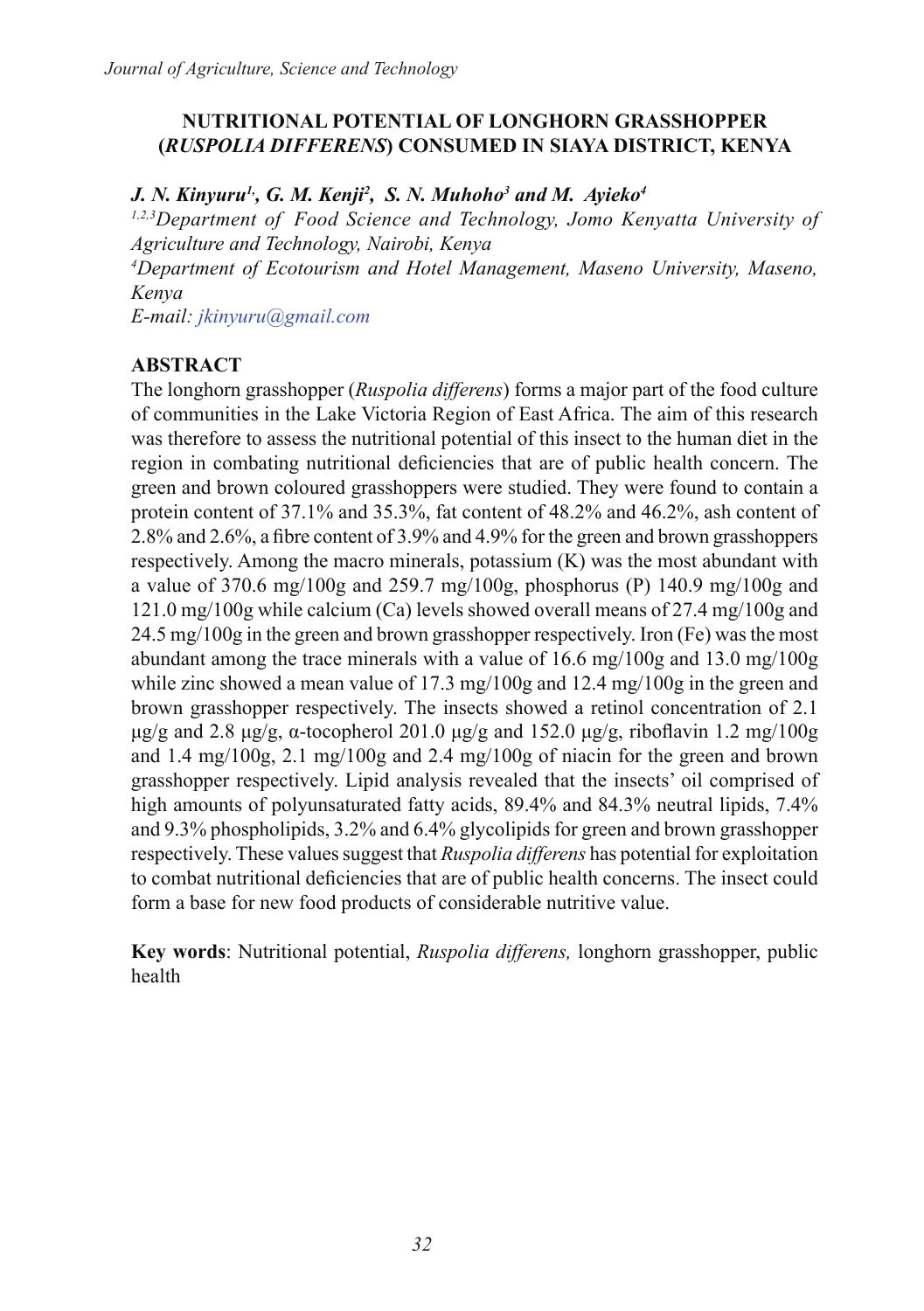# **1.0 INTRODUCTION**

Insects have played an important part in the history of human nutrition in Africa. There are more than 400 known species of edible insects (Allotey and Mpuchane*,* 2003). In Africa, many species of insects have been used as traditional foods among various communities. Insects were an equally important resource for the Indians of western North America who, like other indigenous groups, expended much organisation and effort in harvesting them (Sutton, 1988).

The longhorn grasshopper (*Ruspolia differens*) has been a part of the food culture in the Lake Victoria region of East Africa. It is locally known as *nsenene* or *senesene* across the region. During certain times of the year, usually after the first rains following a dry season, the grasshoppers swarm (Bailey and McRae, 1978). The grasshopper is non-destructive, as it causes no damage to crops and vegetation and this makes them unique from locusts. Most of the swarms concentrated on streetlights in urban areas, on grasses and shrubberies with no apparent damage. They are attracted to light in the evenings and thus are easily collected. During their swarming season children and their parents arm themselves with saucepans, baskets and polythene bags, which they fill with thousands of the insects, which swarm around streetlights every evening.

The longhorn grasshopper expresses colour polymorphism with the green and brown as the most common although as many as six colour forms have been reported (Bailey and McRae, 1978). The grasshoppers may be consumed raw, after the wings have been pulled off. However as the insects are only seasonally available, preservation by sun-drying is often practised. Other traditional processes practised include insects being fried before sun-drying. Similarly, consumption of other species of grasshoppers like the variegated grasshopper, *Zonocerus variegates* (Linn.) has been reported in southwestern Nigeria where it has a large dry season population (Fasoranti and Ajiboye, 1993) as well as in other regions of Africa (Ohiokpehai *et al.*, 1996).

Whether or not insects are eaten depends not only on taste and nutritional value, but also on customs, ethnic preferences or prohibitions (Van, 2003). The harvesting of insects is often done by women. The mode of collection depends on insect behaviour. For example, inactivity at low temperatures enables easy capture of long horn grasshoppers in the morning. A number of tools are used to facilitate capturing such as glue, sticks, nets and baskets.

Ordinarily, insects are not used as emergency food during shortages, but are included as a planned part of the diet throughout the year or when seasonally available (Banjo *et al.,* 2006). Therefore, considering the chronic or seasonal shortage of vertebrate food reserves in sub-Saharan Africa, utilsation of insects as alternative food source on a wide scale should be encouraged. Nutrients useful in the maintenance of human health may be obtained by direct consumption of insects. Food supplies in many countries in Africa are inadequate in quantity and quality, contributing to the widespread malnutrition on the continent (Kent, 2002; Allotey and Mpuchane*,* 2003). Malnutrition continues to kill many children, act as a catalyst in various childhood diseases. It also exacerbates rates of illiteracy and unemployment and impedes overall socio-economic progress in the region (Oniang'o and Mutuku, 2001).

To manage the insects in the interest of food security, they should be made better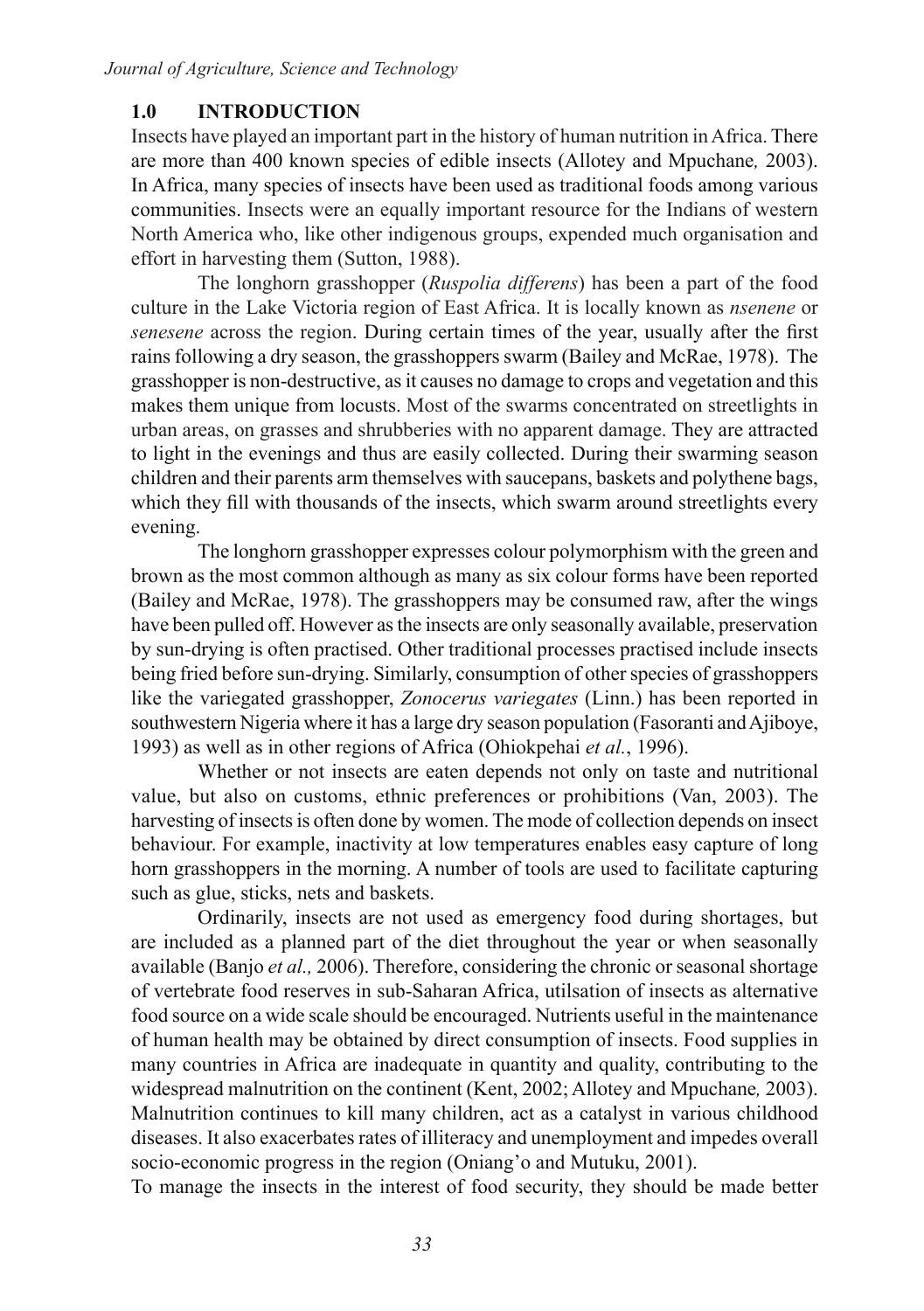available throughout the year by inventing organised and controlled production of the insects as mini-livestock and improving the conservation methods. This study was undertaken to determine the nutrient composition of grasshopper (*Ruspolia differens)* as a prerequisite for promoting controlled production, consumption and commercialization of the insect.

# **2.0 MATERIALS AND METHODS**

The information on the insects was acquired through personal observation and informants living in Kanyaboli and Kadenge Sub-location of Siaya District. A total of six villages were visited, namely, Urembo, Uradi, Wang', Chieny, Nyaseda and Liganwa, where a total of twelve families and one adult from each family were selected as an informant. Two types of longhorn grasshoppers, the green and brown colored, were collected. The grasshoppers were available during the time of the fieldwork during the long rain season from September through December. The samples were collected in triplicates in 2007 and a replication done in 2008.

The grasshoppers were collected early in the morning between 6.00 am and 7.00 am when they were inactive and therefore could not fly and put in a clean container. A sample weight of 0.5 kg was collected for each grasshopper. The insects were then put in plastic bags and kept in cool boxes with dry ice and transported to the Food Biochemistry laboratory at Jomo Kenyatta University of Agriculture and Technology, for laboratory analysis which commenced within 12 hours of collection. Similar samples were at the same time sent to the Department of Entomology at Maseno University for taxonomic identification by an entomologist. The non-edible wings of the whole insects were plucked off manually before laboratory analysis. Each analysis was done in triplicates.

Samples were analysed for moisture content, fat, ash, fibre and crude protein (CP) according to the methods of the AOAC (1996). Mineral analysis (Ca, Mg, K, Na, Fe, Zn, Cu, and Mn) was performed by atomic absorption spectrophotometry (Perkin-Elmer model 2380) (AOAC 1996). Phosphorus (P) was determined by the colorimetric method (AOAC, 1996). Retinol and α-tocopherol were analysed by a Shimadzu LC-10A VP Series liquid chromatograph equipped with a 250 x 4.0 mm stainless steel ODS reversed-phase column fitted with a UV-Vis detector as described for insect samples in the method by Barker *et al.* (1998) while the water soluble vitamins were also determined by Shimadzu LC-10A VP Series liquid chromatograph fitted with a photo-diode detector (Waters 2996) as described in the method by Ekinci and Kadakal (2005).

Fatty acid profile analysis was done using gas chromatograph (Shimadzu GC-9A) according to Bligh and Dyer (1959). Fatty acid methyl esters were identified by comparison of retention times with standards and expressed as percentages of total methyl esters. The general fractionation procedure of Rouser *et al.* (1967) as modified by Bozkus (2002) was used for the fractionation of the lipid into neutral lipid, glycolipid and phospholipid fractions. The lipid fractions were prepared from total lipid extracts by separation in a 250cm<sup>3</sup> separation tank after spotting on TLC plates (silica gel 250 µm layer flexible plates) in appropriate solvents and identified by comparison with authentic standards. The intensity of the spots was quantified by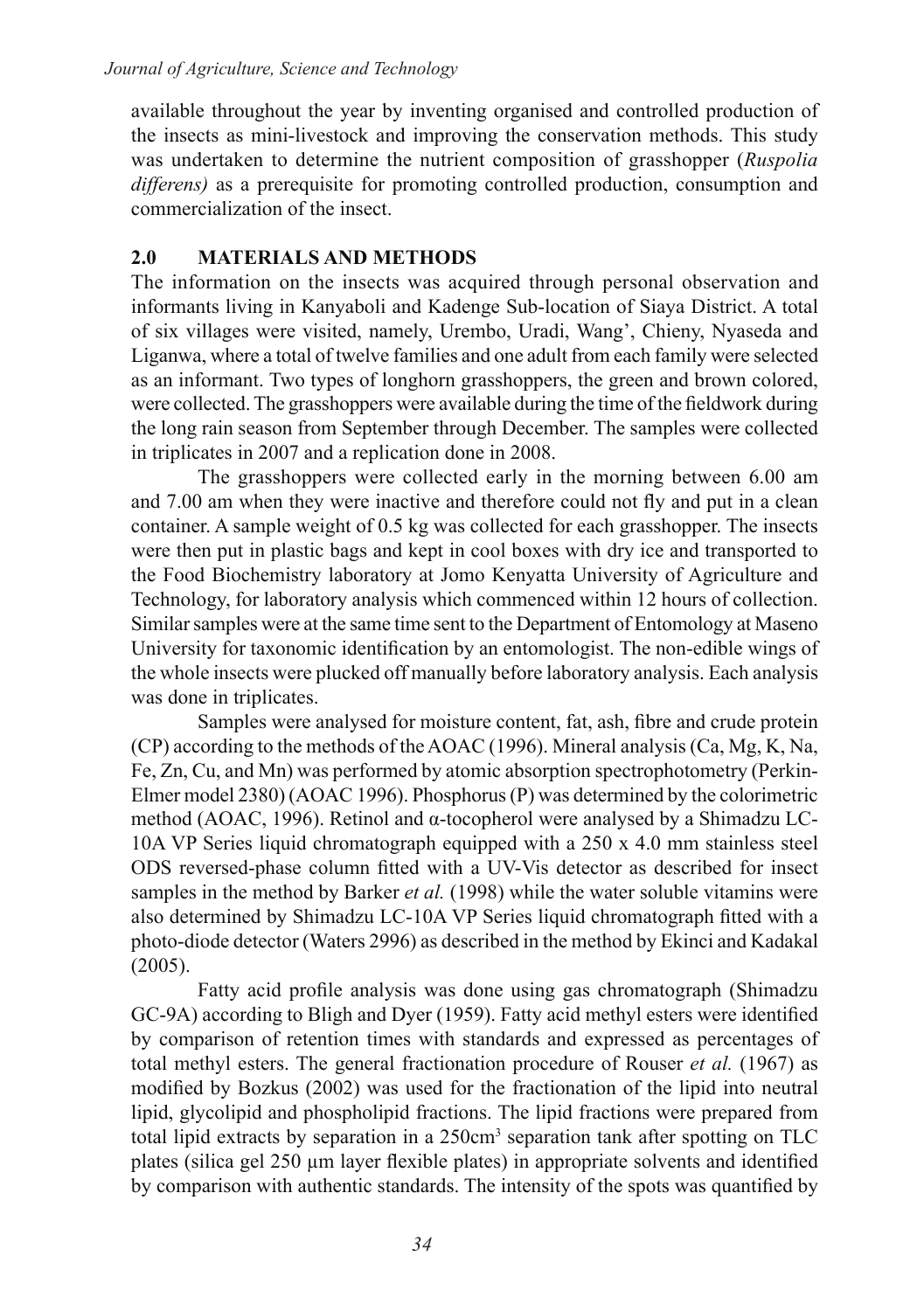densitometry using a flying spot scanning densistometer (Shimadzu CS: 9000) and the values obtained used to give the fraction of the lipid classes. Commercial standards were used in computing the standards for the minerals, vitamins, fatty acids and lipid fractions analyzed (Sigma Chemicals Co, Germany).

Descriptive analysis of the data was done. A two-tailed T-test was used to test the difference between the green and brown grasshopper using SAS statistical analysis software (SAS, 2001).

# **3.0 RESULTS AND DISCUSSION**

The proximate composition of the grasshoppers fresh expressed on dry matter basis is presented in Table 1. There was significant difference between the moisture contents of the fresh green and brown grasshopper at (Table 1).

The analysis of ash content indicate  $\phi$  and  $\phi$  as  $\phi$  and  $\phi$  and  $\phi$  and  $\phi$  and the  $\phi$ values indicated for other edible insects such as alates of *Nasutitermes spp.* (3.7%) as reported by Oyarzun *et al.* (1996). The values obtained from the insects were however consistent with the values (2.1 – 6.8%) of other edible insects (Christensen *et al.,* 2006; Mbah and Elekima, 2007).

There was no significant difference between the green and brown grasshoppers  $(p > 0.05)$  in protein content. Mbah and Elikima (2007) reported a protein content of 38.72% for an adult winged variegated grasshopper, *Zonocerus variegates* and this was comparable to the results obtained in this research*.*

| <u>Analysis</u>       | Ruspolia differens        | <u>Ruspolia differens</u>   |
|-----------------------|---------------------------|-----------------------------|
|                       | (Green)                   | (Brown)                     |
| Moisture content (%)  | $66.4 \pm 0.5^{\circ}$    | $71.2 + 1.0^{\circ}$        |
| Ash $(\% )$           | $2.8 \pm 0.5^{\circ}$     | $26 \pm 0.4^{\circ}$        |
| Crude Protein $(\% )$ | $43.1 \pm 0.5^{\circ}$    | 44 3 $\pm$ 0.7 <sup>a</sup> |
| Crude fat $(\% )$     | $48.2 \pm 0.2^{\text{a}}$ | $46.2 \pm 0.3^b$            |
| Crude fiber $(\% )$   | $3.9 \pm 0.1^{\circ}$     | $49 \pm 01^{\circ}$         |

## *Table1: Proximate composition of grasshoppers*

\*All values except moisture content expressed as means ± SE on dry weight basis.

\*Values on the same row followed by the same letter are not significantly different ( $p >$ 0.05)

 $n = 6$ 

However, the protein content of the grasshoppers was lower than the values reported for first instar stage (53.10%) and fourth instar stage of variegated grasshopper, *Zonocerus*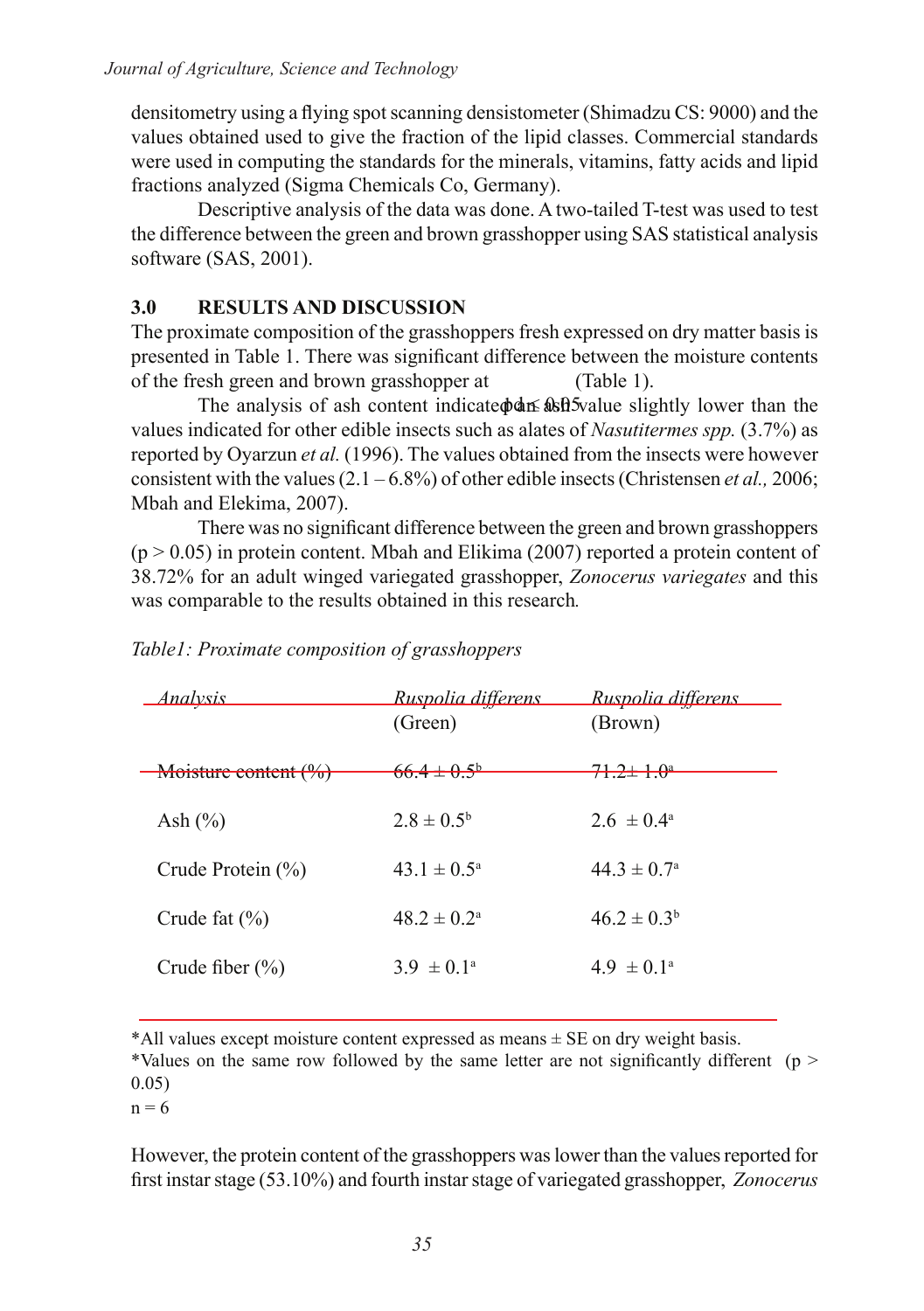*variegatus* L. (52.50%) (Adedire and Aiyesanmi, 1999). The insects showed higher protein content in comparison to common lean red meat of different sources (Williams, 2007) who reported 23.2% for beef, 24.8% for veal and 21.5% for mutton. The protein content exhibited by the insects was significantly higher than the conventional animal meats and therefore insects may offer an affordable source of protein to counteract the protein malnutrition in Kenya (Kariuki and White, 1991).

The fat content of the grasshoppers as shown in Table 1 was considerably higher than the fat values reported for other insects studied by Banjo *et al* (2006) for other insect species (19.7 - 24.1%). Insects can offer a high fat content for the human diet among the communities practicing entomophagy. Fat is essential in the human diets because it increases the palatability of foods by absorbing and retaining their flavours (Aiyesanmi and Oguntokun, 1996). Fat is also vital in the structural and biological functioning of cells. However, one implication of the high fat content in the insects is that it may increase susceptibility of the undefatted insect to storage deterioration via lipid oxidation (Ekpo and Onigbinde, 2007).

The grasshoppers showed high fibre content. These fibre fraction values may represent a measure of true fiber values of the grasshoppers' digestive tract contents, as these insects feed on a cellulose and lignin-rich material and they were not fasted before analysis. There is need, however to determine if these fibre is of any dietary significance.

| Mineral $(mg/100g)$ | <i>Ruspolia differens</i> (Green) | Ruspolia differens (Brown)   |
|---------------------|-----------------------------------|------------------------------|
| Calcium             | $27.4 \pm 0.1^{\circ}$            | $24.5 \pm 0.1^b$             |
| Magnesium           | $33.9 \pm 0.1^{\circ}$            | $33.1 \pm 0.3^{\circ}$       |
| Potassium           | $370.6 \pm 1.0^{\circ}$           | $259.7 \pm 1.0^b$            |
| Sodium              | $358.7 \pm 1.0^a$                 | $229.7 \pm 1.0^b$            |
| Phosphorous         | $140.9 \pm 1.1^{\circ}$           | $121.0 \pm 1.1$ <sup>b</sup> |
| Iron                | $16.6 \pm 0.1^{\circ}$            | $13.0 \pm 0.2^b$             |
| Zinc                | $17.3 \pm 0.0^{\rm a}$            | $12.4 \pm 0.0^b$             |
| Manganese           | $5.3 \pm 0.0^{\rm a}$             | $2.5 \pm 0.0^b$              |
| Copper              | $0.6 \pm 0.0^{\rm a}$             | $0.5 \pm 0.0^{\rm a}$        |

### *Table 2: Mineral content of the grasshoppers*

All values expressed as means  $\pm$  SE on dry weight basis

Values on the same row followed by the same letter are not significantly different  $(p > 0.05)$ 

 $n = 6$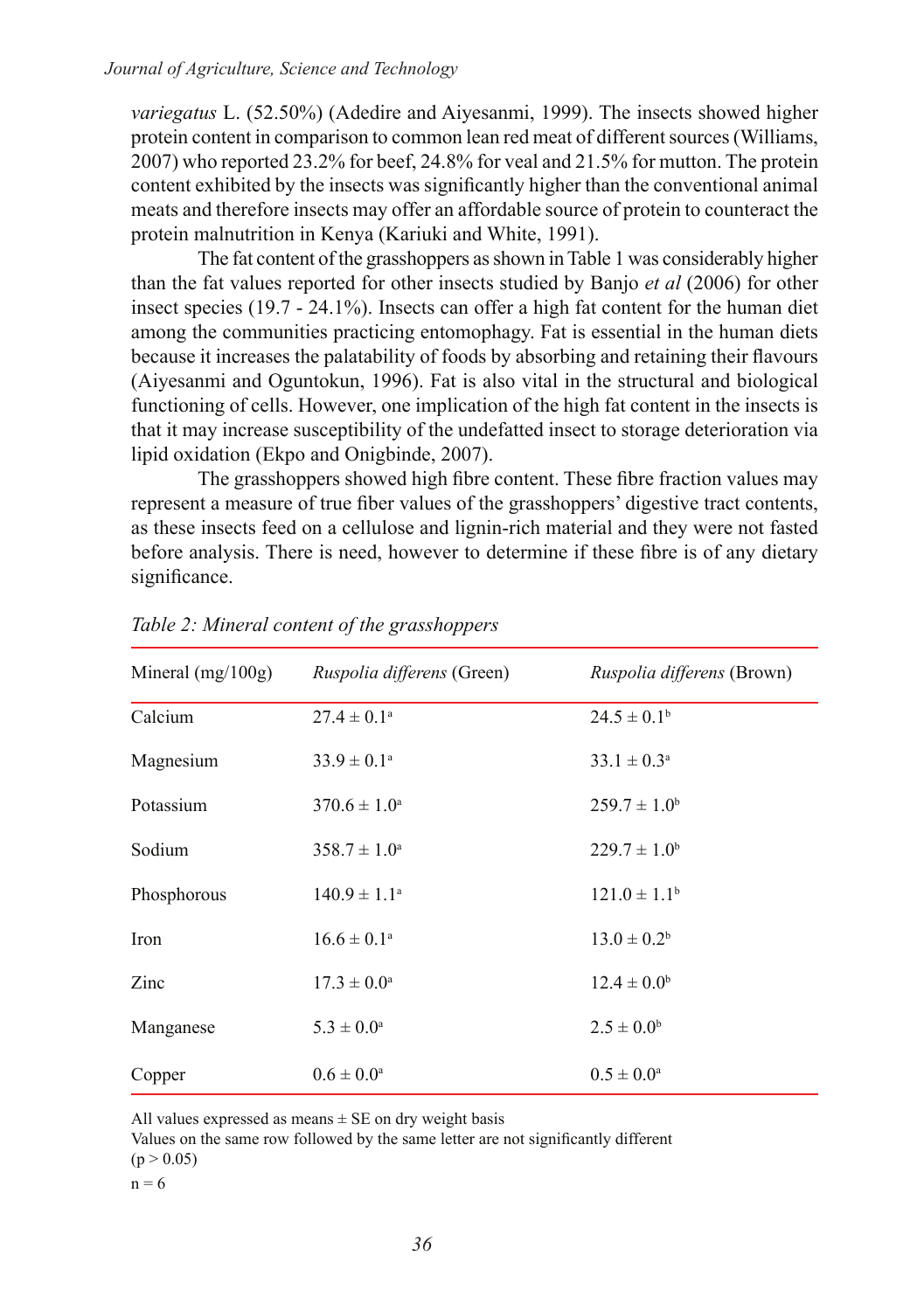Potassium (K) was the highest by far among the macro minerals (Table 2), with calcium being approximately ten times less than the amount of potassium. This is distinctive from vertebrate species with higher calcium and phosphorous content. But this is logical, as invertebrates have no bony skeletons. The values obtained were consistent with values reported by Oyarzun *et al.*, (1996) for termites but far much higher than what Ekpo and Onigbinde (2005) reported (26.65 mg/100 g) in larva of palm weevil, *Rhynchophorus phoenicis* F. consumed in Nigeria.

There was significant difference in calcium content between the green and brown grasshopper (pd"0.05). The values were significantly high in comparison to some conventional lean meat sources (4.5 mg/100g in beef) as reported by Williams (2007). In general, the calcium in insects has been reported to be relatively low compared to the RDI (FAO/WHO, 2001) for all age categories (Onigbinde and Adamolekun, 1998). Even so, as long as insects are eaten as a supplementation to the main meals, they will still provide an important additional calcium source. But other means of supplementing the traditional diets with calcium in many African communities are important as well, since calcium deficiency and even rickets is a problem in Africa (Bwibo and Neumann, 2003).

The green grasshopper recorded a higher phosphorous value than the brown grasshopper (Table 2). There was significant difference (pd"0.05) between the green and brown grasshopper, though the content of both was comparable to conventional meat sources (Williams, 2007). Unlike plant-based phytate phosphorus, the phosphorus in insects is likely to be readily available, as was shown for facefly pupa (Dashefsky *et al*., 1976; Finke, 2002).

Iron was consistently the highest mineral of the trace minerals among the insects (Table 2) with t he values obtained being s ignificantly different ( $p \le 0.05$ ) between the two grasshoppers. The values observed in this study were, however, lower than the results reported by Oyarzun *et al.,* (1996) (24.6 mg/100g) for *Nasutitermes spp.* of edible termites. The results show that the insects are a better source of iron in comparison to the mainly available sources with values of 1.1-3.3 mg/100g of iron in a variety of red meats (Williams, 2007).

The concentrations of zinc (17.3 and 12.4 mg/100g) obtained were comparable to the values reported by Christensen *et al.*,  $1996 (8.1 - 14.3 \text{ mg}/100 \text{g})$  from insects consumed by the *Luo* community from Bondo District of Kenya. The values were found to be higher than the values reported for conventional red meats (3.9-4.6 mg/100 g) as reported by Williams (2007).

In general, mineral composition probably largely reflects the food sources of the insect. Studies of wild insects show both seasonal variation and variations between different populations of the same species living in the same general area (Finke, 1984). This may explain the difference between the green and brown grasshopper in mineral contents.

The levels of minerals present in the insects indicate that they are good sources of minerals for young, pregnant and lactating mothers. Iron and zinc deficiency is widespread in developing countries, especially in children and women of reproductive age (Christensen *et al.,* 2006). Iron deficiency leads to anaemia, reduced physical activity and increased maternal morbidity and mortality (Hallberg *et al.,* 2000). Zinc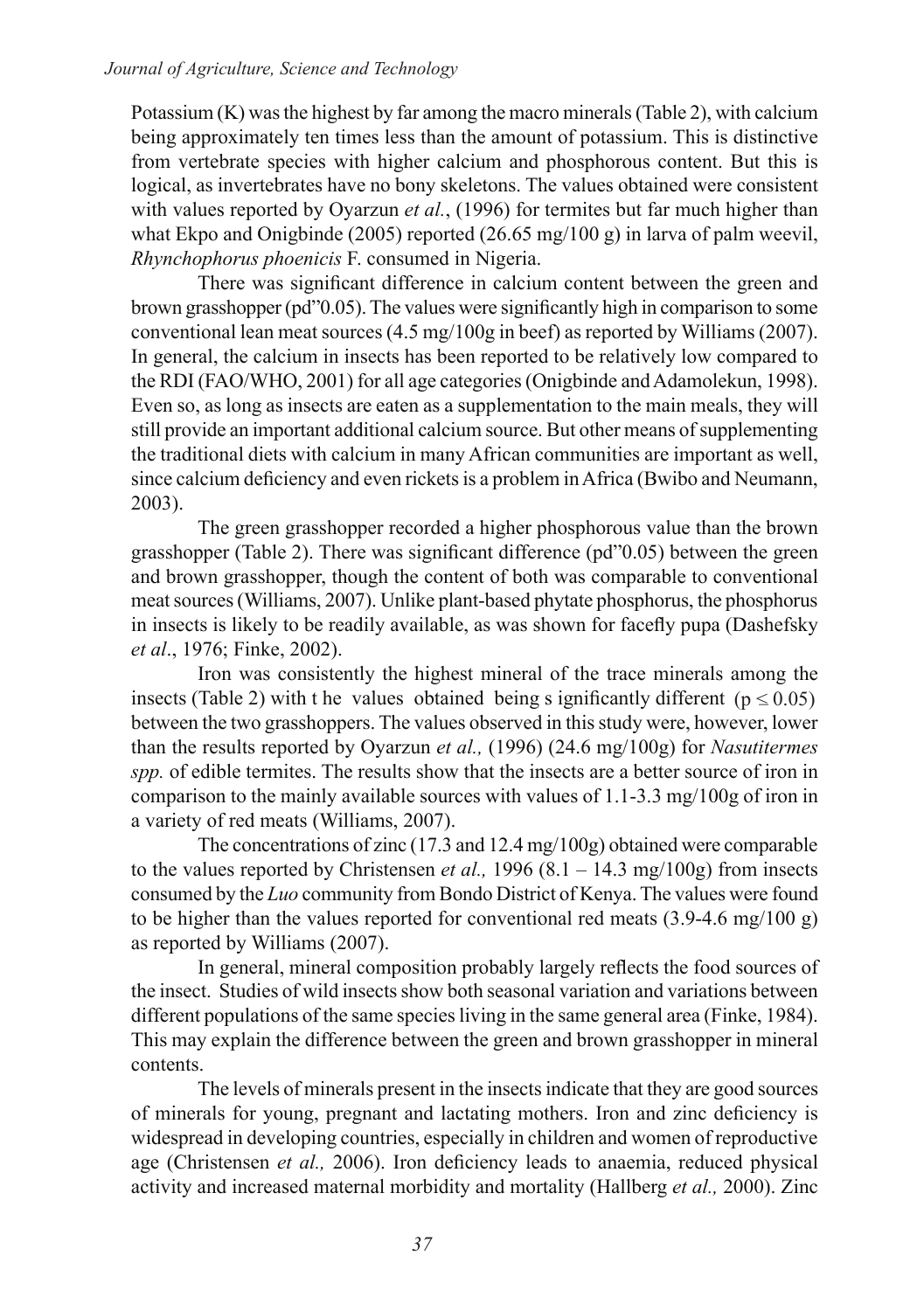deficiency causes impaired growth and contributes considerably to the high infectious disease burden (Walker and Black, 2004). Zinc deficiency has also been known to cause poor growth and impairment of sexual development (Chaney, 1997). Vegetarians are at risk of zinc deficiency (Ekpo and Onigbinde, 2005). The cereal based diets for feeding infants and young children observed in most third world countries could receive a boost with the addition of the insects to the diets.

There was variability in the vitamin content of the two grasshoppers (Table 3). The retinol content reported for grasshoppers  $(2.1 \mu g/g, 2.8 \mu g/g)$  is equivalent to 707.2 IU and 923.0 IU for green and brown grasshoppers, respectively (conversion factors: 0.3 μg retinol = 1 IU) (Barker *et al.*, 1998). These insects have the potential to contribute significantly to the daily Vitamin A requirements for infants, adult female and lactating females (1249 IU, 2664 IU and 4329 IU respectively) [National Research Council, 1989]. They can be a good source of retinol to supplement the widely consumed plant food sources.

Vitamin E has different isomers but  $\alpha$ -tocopherol is the only isomer that has 100% Vitamin E activity. The grasshoppers had high values of α-tocopherol 201.0 μg/g and  $152.0 \mu g/g$  for the green and brown grasshoppers, respectively (Table 3). These values were comparable to the values reported for red meats (Williams, 2007).

| Vitamin                           | Ruspolia differens (Green)                                                                                                        | Ruspolia differens<br>(Brown) |
|-----------------------------------|-----------------------------------------------------------------------------------------------------------------------------------|-------------------------------|
| Retinol $(\mu g/g)$               | $2.1 \pm 1.0^a$                                                                                                                   | $2.8 \pm 0.4^{\circ}$         |
| $\alpha$ -tocopherol ( $\mu$ g/g) | $201.0 \pm 0.4^{\circ}$                                                                                                           | $152.0 \pm 0.1^b$             |
| Niacin $(mg/100g)$                | $2.1 \pm 0.0^b$                                                                                                                   | $2.4 \pm 0.8^{\text{a}}$      |
| Riboflavin $(mg/100g)$            | $1.2 \pm 0.2^{\rm a}$                                                                                                             | $1.4 \pm 0.6^a$               |
| Ascorbic acid $(mg/100g)$         | $0.1 \pm 0.0^{\rm a}$                                                                                                             | $0.1 \pm 0.1^{\text{a}}$      |
| Folic acid $(mg/100g)$            | $0.9 \pm 0.4^{\circ}$                                                                                                             | $0.9 \pm 0.0^{\rm a}$         |
| Pyridoxine $(mg/100g)$            | $0.4 \pm 0.0^a$<br>The $\alpha$ -tocopherol reported is equivalent to 29.95 IU and 22.64 IU for the green<br>Thiamin (mg/100g) nd | $0.2 \pm 0.1^b$               |

|  | Table 3: Vitamin content in grasshopper |  |  |  |  |
|--|-----------------------------------------|--|--|--|--|
|--|-----------------------------------------|--|--|--|--|

nd - Not detected

All values as means  $\pm$  SE on dry weight basis

Values on the same row followed by the same letter are not significantly different ( $p > 0.05$ )  $n = 6$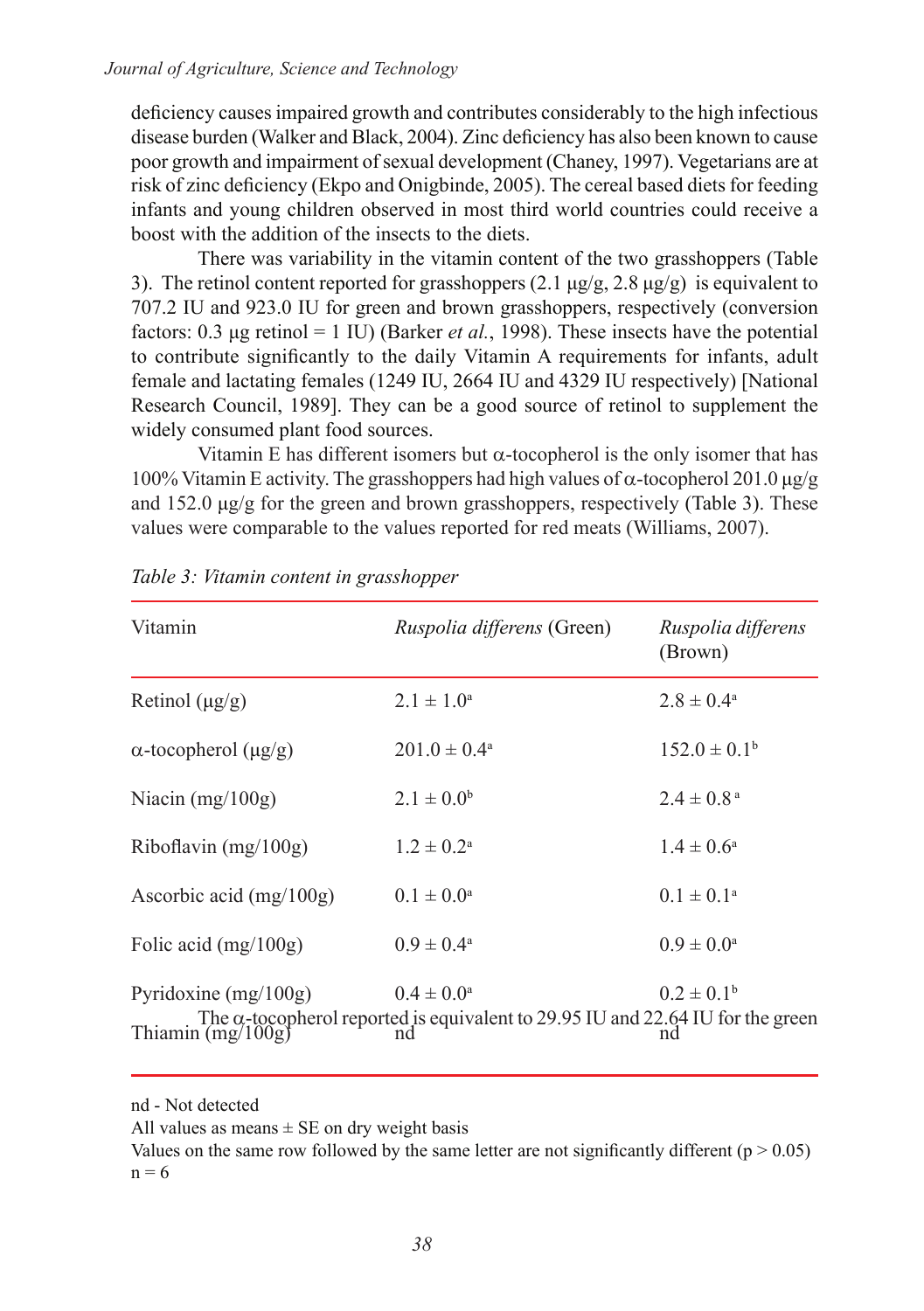and brown grasshopper, respectively (conversion factors:  $1mg \alpha$ -tocopherol = 1.49 IU) (Barker *et al.*, 1998). The grasshoppers therefore have the potential to contribute significantly to the RDI for humans, which range from 50 IU to 100 IU (National Research Council, 1989). Vitamin E is an essential nutrient that is functional as an antioxidant in the body. It helps in reducing the amount of radicals in the body by scavenging for them. Lipids in the body are vulnerable to oxidation and vitamin E protects the various lipids including the phospholipids (Burton and Ingold 1986).

Among the water-soluble vitamins (Table 3), niacin content was highest in the brown grasshoppers (2.4 mg/100g) while the green grasshopper had a lower value (2.1 mg/100g). The results obtained were comparable to the values reported for other insects which included adult crickets (3.84 mg/100 g), mealworm larvae (4.07 mg/100 g) as reported by Finke (2002). In addition, Rao (1994) reported that dried silkworm pupae contained 1.17 mg/100g. Williams (2007) reported a 5.0 mg/100 g of niacin in beef, showing that the insects provided half the amount of niacin as most red meats. Niacin is an important component of the diet since it forms (NAD) and Nicotinamide Adenine Dinucleotide Phosphate (NADP), which are important co-enzymes in energy metabolism. It also plays a role in fat synthesis and fat breakdown (McClenahan and Driskell, 2000)

The observed riboflavin content of green and brown grasshoppers (Table 3) were higher than for most of the insects reported by Finke (2002) which had less than 1.0 mg/100 g in mealworm, wax worm, silk worm except adult cricket which was shown to contain 3.4 mg/100 g of riboflavin. Red meat was found to contain a riboflavin content of 0.18-0.22 mg/100 g (Williams, 2007).

Oyarzun *et al.* (1996) reported that no detectable amounts of ascorbic acid were found in *Nasutitermes spp* of termite collected in Venezuela. Finke (2002) reported a varied ascorbic acid content ranging from less than 1.0 mg/100g in silkworm to 5.4 mg/100 g in adult mealworm. Banjo e*t al.* (2006) reported a comparable ascorbic acid content of 3.41 mg/100 g and 3.01 mg/100 g for *Macrotermes bellicosus* and *Macrotermes notallensis* termites respectively. These values were much higher than the amounts reported for grasshoppers in this research. This could however be attributed to the dietary intake of the insects.

Low amounts of pyridoxine were observed  $(\leq 1.0 \text{ mg}/100 \text{ g})$  for both grasshoppers (Table 3). Assay for thiamine was also done, but no detectable amounts were observed. This was consistent with the results reported by Finke (2002) for most of the edible insects analysed.

Table 4 shows the fatty acid composition of the green and brown grasshoppers. Palmitic acid was the major fatty acid (31.52% and 32.12%) green and brown grasshopper respectively although linoleic acid was only slightly lower in content (31.21% and 29.54%) in green and brown grasshopper respectively.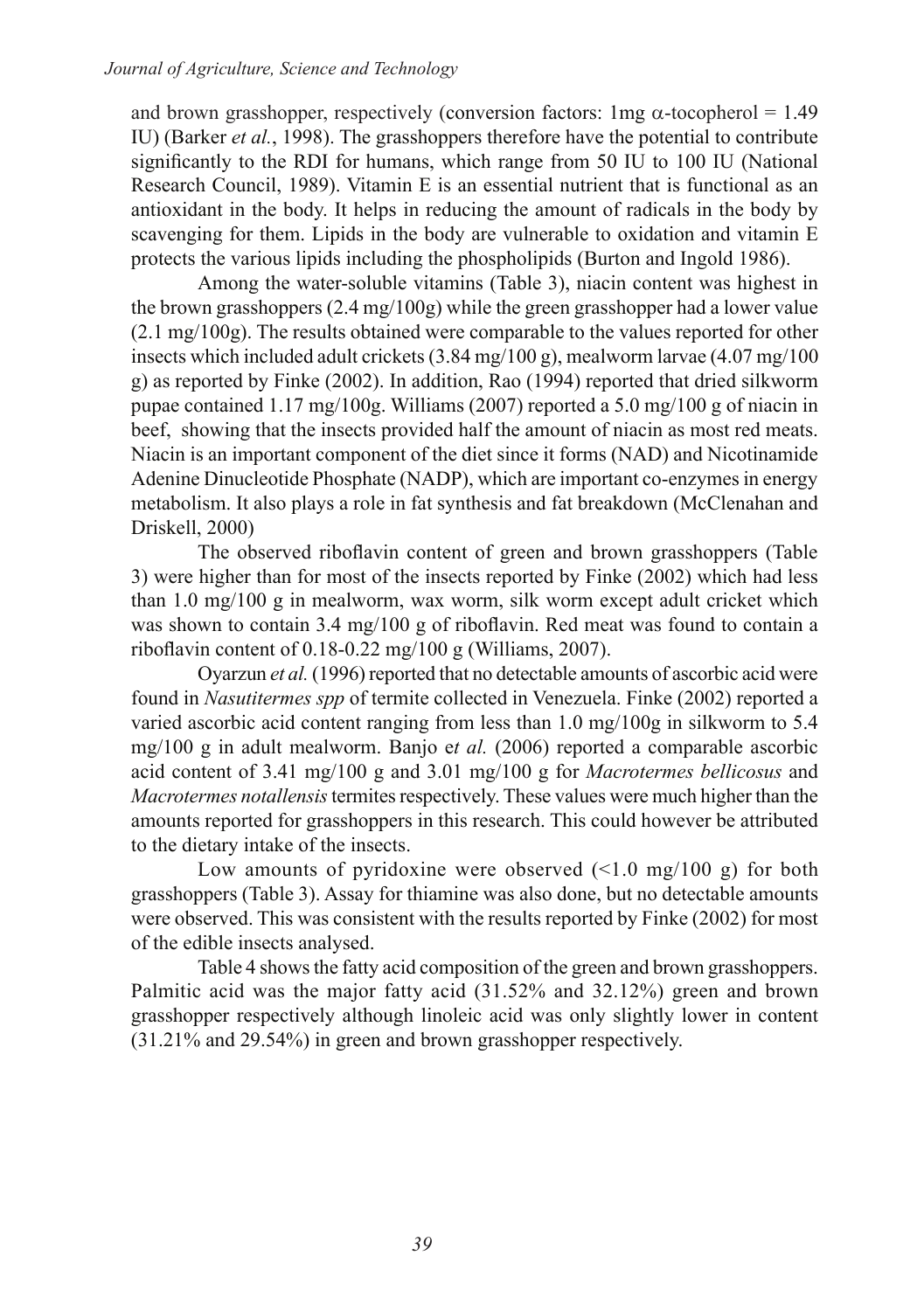#### *Journal of Agriculture, Science and Technology*

| $-$ Fatty acid $(%^{0})$       | Ruspolia differens (Green)  | Ruspolia differens<br>(Brown) |
|--------------------------------|-----------------------------|-------------------------------|
| Capric acid (C10:0)            | $0.4 \pm 0.1^{\circ}$       | $0.2 \pm 0.1^{\circ}$         |
| Lauric Acid (C12:0)            | nd                          | nd                            |
| Myristic Acid (C14:0)          | $0.9 \pm 0.6^{\text{a}}$    | $0.7 \pm 0.4^{\text{a}}$      |
| Palmitic Acid (C16:0)          | $31.5 \pm 0.7^{\rm a}$      | $32.1 \pm 0.2^a$              |
| Palmitoleic Acid (C16:1)       | $1.9 \pm 1.1^a$             | $1.4 \pm 0.1^a$               |
| Stearic Acid (C18:0)           | $5.5 \pm 0.2^{\rm a}$       | $5.9 \pm 0.1^a$               |
| Oleic Acid (C18:1)             | $24.6 \pm 1.5^{\circ}$      | $24.9 \pm 1.2^a$              |
| Linoleic Acid (C18:2)          | $31.2 \pm 0.3^a$            | $29.5 \pm 0.2^b$              |
| Linolenic Acid (C18:3)         | $3.2 \pm 0.2^a$             | $4.2 \pm 0.5^{\text{a}}$      |
| Total saturated <sup>1</sup>   | $38.3 \pm 0.4$ <sup>a</sup> | $39.1 \pm 0.2^a$              |
| Total Unsaturated <sup>2</sup> | $60.9 \pm 0.8^{\rm a}$      | $60.1 \pm 0.5^{\text{a}}$     |
| Monounsaturated <sup>3</sup>   | $26.6 \pm 1.3^a$            | $26.3 \pm 0.6^a$              |
| Polyunsaturated <sup>4</sup>   | $34.4 \pm 0.2^{\text{a}}$   | $33.8 \pm 0.4^{\circ}$        |

# *Table 4: Fatty acid composition of the lipid fraction*

Values on the same row followed by the same letter are not significantly different ( $p>0.05$ ) a Fatty acid content expressed as percentages of total methyl esters. Fatty acids are denoted by their common name, number of carbons and number of double bonds.

1 Sum total percentage of 10:0, 12:0, 14:0, 16:0, 18:0

2 Sum total percentage of 16:1, 18:1, 18:2, 18:3;

3 Sum total percentage of 16:1, 18:1

4 Sum total percentage of 18:2, 18:3

nd - Not Detected

 $n=6$ 

Other researchers have reported small amounts of arachidonic acid in insects (Oyarzun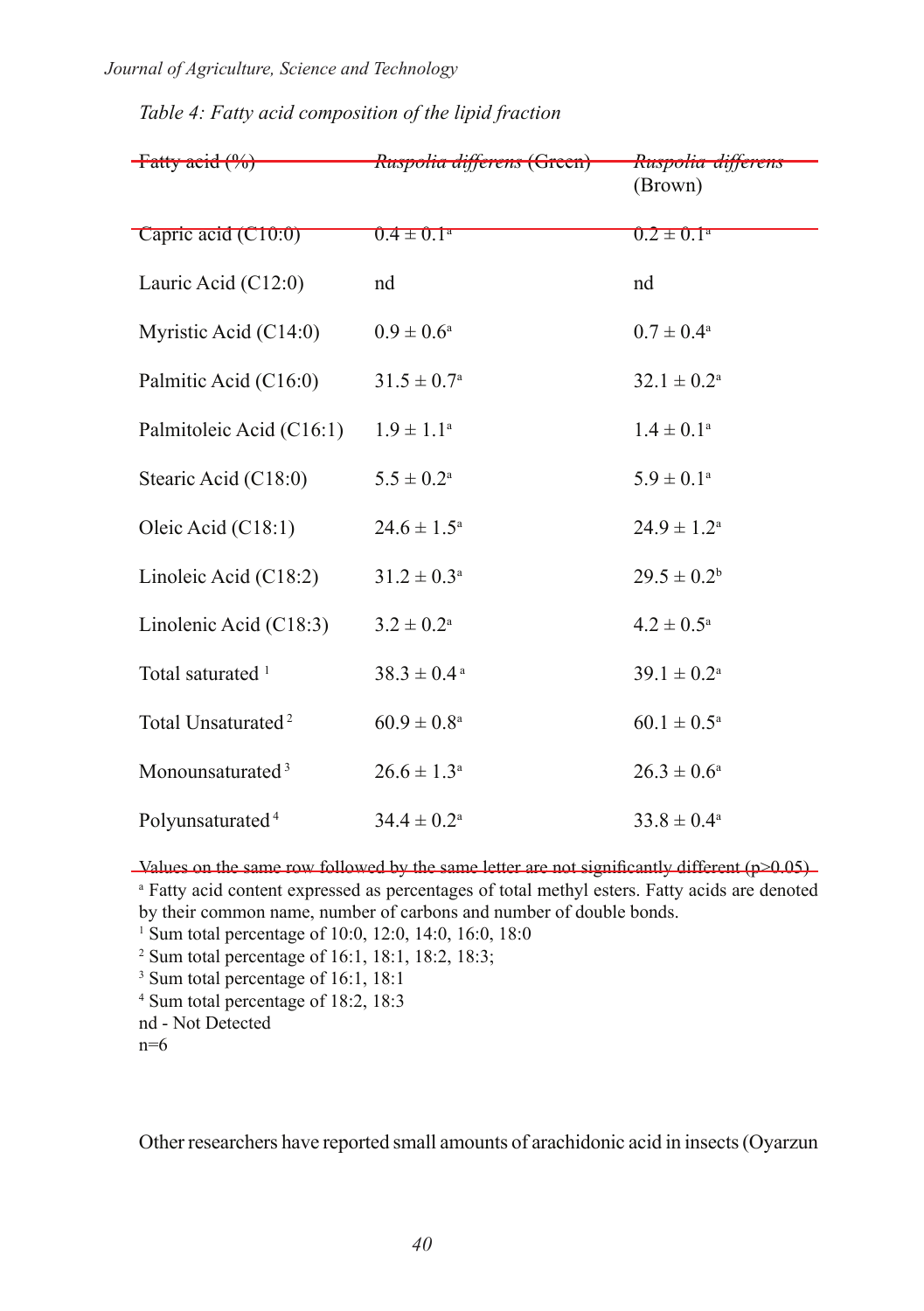*et al.*, 1996; Ekpo and Onigbinde, 2005; Ekpo and Onigbinde, 2007). However, this fatty acid was not detected in the samples analysed. Bozkus (2002) reported that arachidonic acid, among other polyunsaturated fatty acids occur in low proportions, and are reported in only a few instances. They are probably routinely present in the lipids of most insects, but are often overlooked because they are not present in easily detectable quantities.

The grasshoppers had polyunsaturated fatty acids (PUFA) concentration of 34.4% and 33.8% for the green and brown grasshopper respectively (Table 4). Ekpo and Onigbinde (2005) reported 17.7% PUFA content in edible larvae of *Rhynchophorus phoenicis* (F) and a 61.1% degree of unsaturation of the fatty acids. The PUFA in grasshoppers was dominated by linoleic acid (C18:2) at 31.2% and 29.5% while linolenic acid was 3.2% and 4.2% for green and brown grasshoppers, respectively. These are the essential fatty acids required in the human body.

The presence of these essential fatty acids such as linoleic and linolenic acid points to the nutritional value of the grasshoppers' oil. Nutritionally, a high level of saturated fatty acids in foods might be undesirable because of the linkage between saturated fatty acids and atherosclerotic disorders (Reiser, 1973).

The ratio of polyunsaturated to saturated fatty acids (P/S) has been used widely to indicate the cholesterol lowering potential of a food. A P/S ratio of below 0.2 has been associated with high cholesterol level with high risk of coronary heart disorders (Mann, 1993). The P/S ratio of 0.89 and 0.86 for green and brown grasshoppers suggest that the insects can be associated with a lower risk for coronary heart diseases.

Table 5 shows the lipid fractions obtained from the grasshoppers' oils. The neutral lipid fraction was the major fraction, followed by the phospholipid fraction. The neutral lipid fraction comprises mainly of triacylglycerols, and this is an indicator of the high caloric value of the insect oil (Ekpo and Onigbinde, 2007).

Phospholipid functions as the principle components of cell membranes and this therefore makes phospholipids essential for all vital cell processes. Phospholipids are the most important membrane building compounds that occur in human, animal and plant cells (Gary, 1995).

*Table 5: Lipid classes in grasshoppers' oil*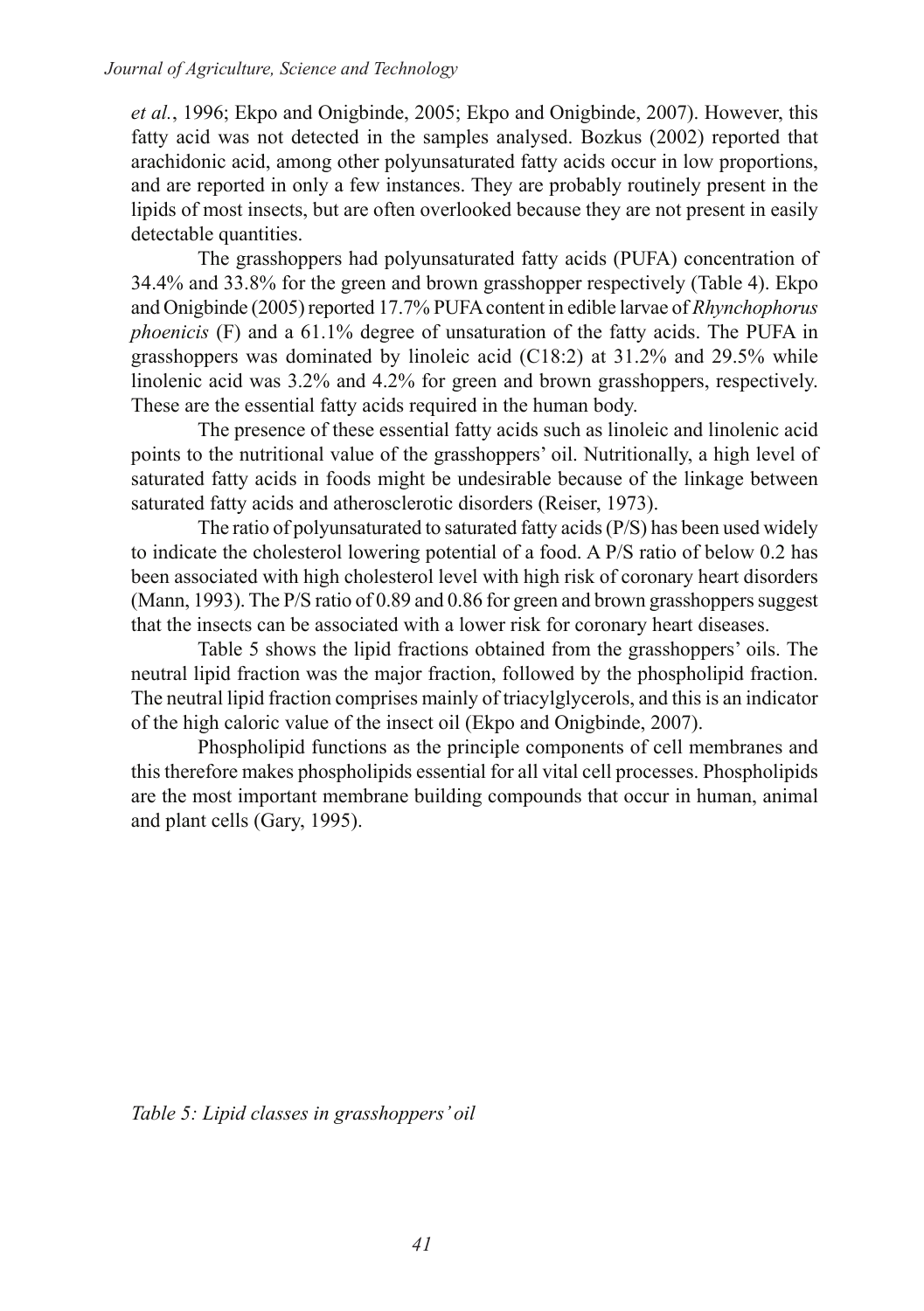#### *Journal of Agriculture, Science and Technology*

| Lipid Fraction $(\% )$                                                                        | <i>Ruspolia differens</i> (Green) | Ruspolia differens<br>(Brown) |  |
|-----------------------------------------------------------------------------------------------|-----------------------------------|-------------------------------|--|
| Neutral lipids                                                                                | $89.4 \pm 1.8^{\circ}$            | $84.3 \pm 0.2^b$              |  |
|                                                                                               |                                   |                               |  |
| Phospholipids                                                                                 | $7.4 \pm 0.7^{\rm b}$             | $93 \pm 0.9^{\circ}$          |  |
| Glycolipids                                                                                   | $3.2 \pm 0.3^b$                   | $64 \pm 04^{\circ}$           |  |
| Values on the same row followed by the same letter are not significantly different $(p>0.05)$ |                                   |                               |  |

### **4.0 CONCLUSIONS**

 $n = 6$ 

This research provides an overview of the nutrient composition of longhorn grasshoppers (*Ruspolia differens*). It confirmed the empirical knowledge of local people in a scientific way. The insects were found to contain significant proportion of proteins, fats and other nutrients. Consumption of 100 grams of the insects contributes significantly to the recommended daily requirements of retinol, á-tocopherol, niacin, riboflavin and folic acid as well as iron, zinc, calcium and potassium. In addition, the insects were found to contain essential fatty acids important for human growth. This knowledge therefore creates a justification that the grasshopper is an important food item that needs industrial application and commercialisation.

### **ACKNOWLEDGEMENTS**

We acknowledge VicRes for funding this research work and the entire team of researchers involved in this work for the commitment and diligence in executing their roles thus making it successful. We would also like to appreciate Jomo Kenyatta University of Agriculture and Technology, which served as the operations base for the work.

### **REFERENCES**

Adedire C. O.and Aiyesanmi A. F. (1999). Proximate and Mineral Composition of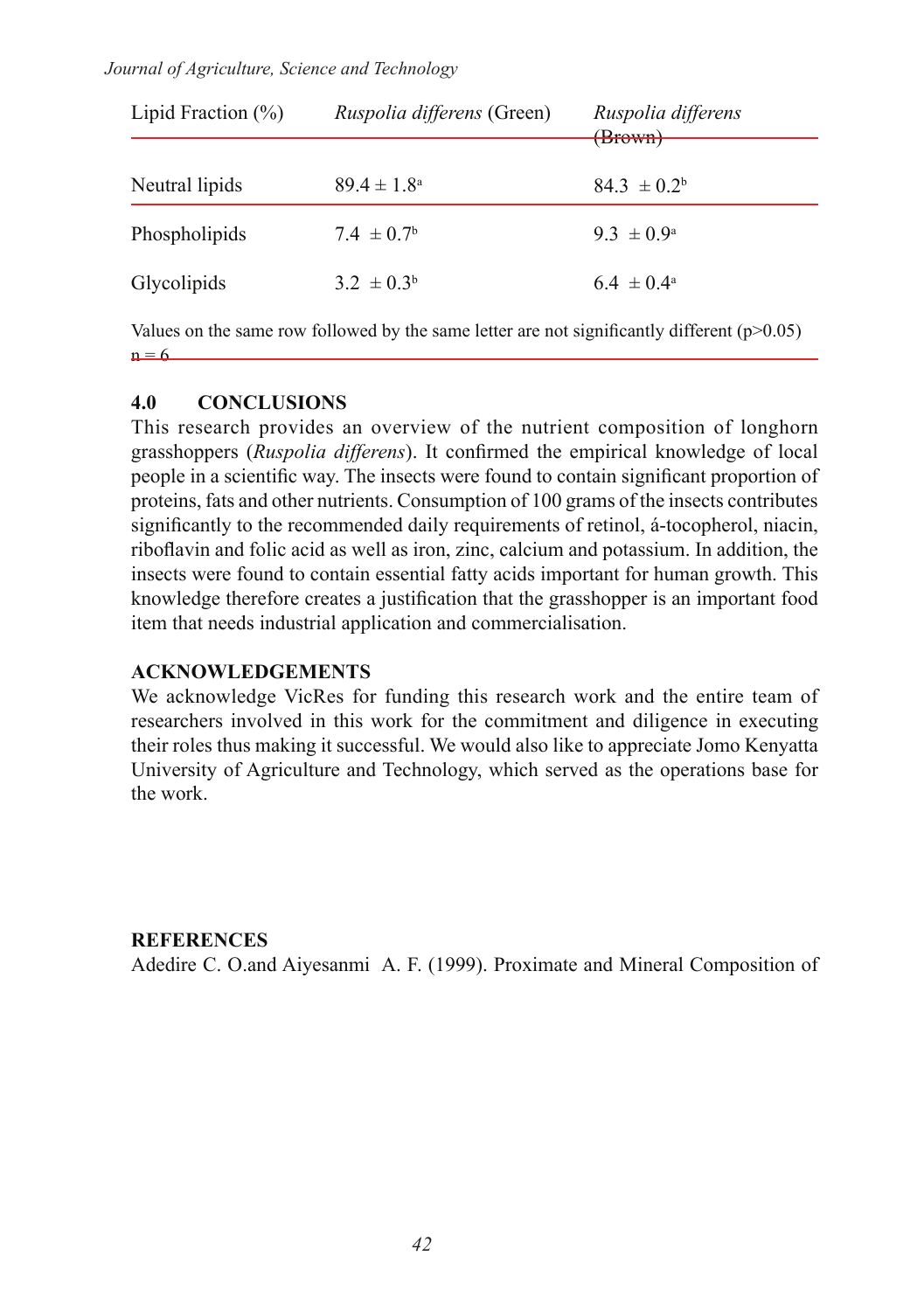the Adult and ImmatureForms of the Variegated Grasshopper, *Zonocerus variegatus* (L) (Acridoidea: Pygomorphidae). *Bioscience Research Communications,* **11**(2), pp121-126.

Aiyesanmi A. F. and Oguntokun M. O. (1996). Nutrient Composition of *Dioclea reflexa* Seed - an Underutilised Edible Legume. *La Rivista Italiana Delle Sostanze Grasse*, **123**, pp521–523.

Allotey J. and Mpuchane S. (2003). Utilisation of useful insects as a food source. *African Journal of Food, Agriculure, Nutrition and Development,* 3(2), pp 112 -121.

AOAC (1996). Official Methods of Analysis of the Association of Official Analytical Chemists 16<sup>th</sup> ed. Gaithersburg, Maryland, Association of Official Analytical Chemists.

Bailey W. J. and Mcrae B. (1978). The General Biology and Phenology of Swarming in the East African Tettigonid *Ruspolia differens* (Serville) (Orthoptera). *Journal of natural history,* **12** (3), pp 259-288.

Banjo A. D., Lawal O. A. and Songonuga,, E.. A. (2006). The Nutritional Value of Fourteen Species of Edible Insects in Southwestern Nigeria. *African Journal of Biotechnolog,* **5**(3), pp 298-301.

Barker D., Fitzpatrick M. P. and Dierenfeld E. S. (1998). Nutrient Composition of Selected Whole Invertebrates. *Zoo Biology,* **17**, pp 123 -134.

Bligh, E. G. and Dyer N. J. (1959). A Rapid Method for Total lipid Extraction and Purification. *Can. J. Biochem. Physiol*, **37**, pp 911-917.

Bozkus K. (2002). Phospholipid and Triacylglycerol Fatty Acid Compositions from Various Development Stages of Melanogryllus Desertus Pall. (*Orthoptera: Gryllidae*). *Turkey Journal of Biology*, **27**, pp 73-78.

Burton G. W. and Ingold I. U. (1986). Vitamin E: Application of the Principles of Physical Organic Chemistry to the Exploration of its Structure and Function. *AACC Chem Res*, **19**, pp 194-201.

Bwibo N.O. and Neumann C. G. (2003).The Need for Animal Source Foods by Kenyan Children. *Journal of Nutrition,* **133**, pp 3936-3940.

Chaney S. G. (1997). Principles of Nutrition II. Macronutritents. **In**: Texbook of Biochemistry with Clinical Correlations. (T.M Devlin, Ed). pp 1108-1136.

Christensen D. L., Orech F. O., Mungai M. N., Larsen T., Friss H. and Aagaard-Hansen J. (2006). Entomophagy among the *Luo* of Kenya: A Potential Mineral Source?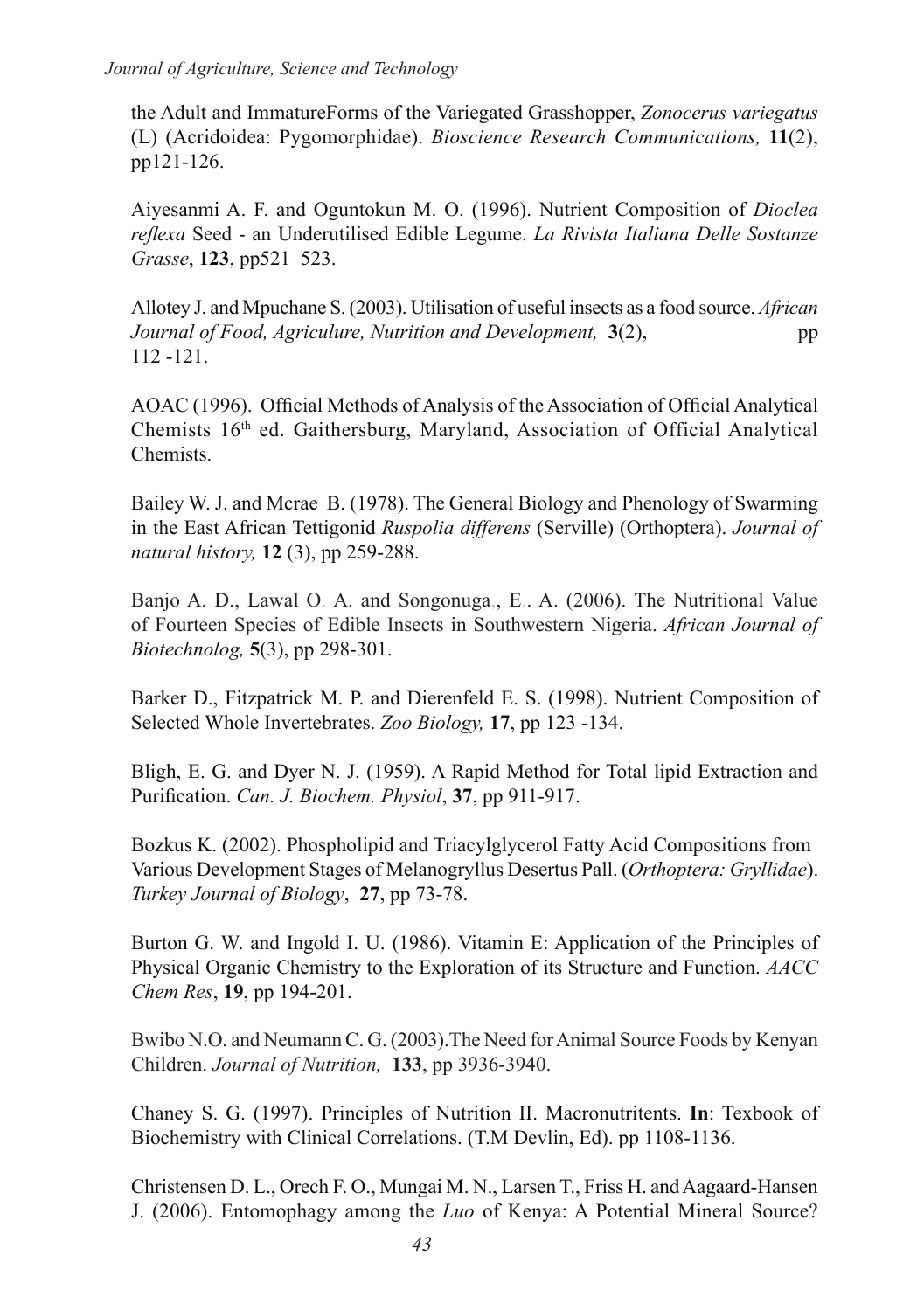*International Journal of Food Sciences and Nutrition*, **57**(3/4), pp 198 -203.

Dashefsky H. S., Anderson D. L., Tobin E. N. and Peters T. M. (1976). Face Fly Pupae: A Potential Feed Supplement for Poultry. *Environ Entomol.,* **5**, pp 680 - 682.

Ekinci R. and Kadakal C. (2005). Determination of seven water-soluble vitamins in tarhana, a traditional Turkish cereal food, by High-Performance Liquid Chromatography. *Acta Chromatographica*, **15**: pp 289 – 297.

Ekpo K. E. and Onigbinde A.O. (2005). Nutritional Potentials of the Larva of *Rhynchophorus Phoenicis* (F). *Pakistan Journal of Nutrition,* **4**(5), pp 287-290.

Ekpo K. E. and Onigbinde A. O. (2007). Characterisation of Lipids in Winged Reproductives of the Termite *Macrotermis bellicosus. Pakistan Journal of Nutrition*, **6**(3), pp 247-251.

Fasoranti J. O and Ajiboye D. O (1993). Some Edible Insects of Kwara State, Nigeria. *Amer. Entomol*., **39**(2), pp 113-116.

FAO/WHO (2001). Human Vitamin and Mineral Requirements. Rome: Food and Nutrition Division, FAO. pp 98 – 102.

Finke M. D. (1984). The use of Nonlinear models to Evaluate the Nutritional Quality of Insect Protein. Dissertation, University of Wisconsin, Madison, WI.

Finke M. D. (2002). Complete Nutrient Composition of Commercially Raised Invertebrates Used as Food for Insectivores. *Zoo Biology*, **21**, pp 269–285.

Gary M. (1995). "Phospholipids." Compton's Interactive Encyclopedia. CD-ROM. Compton's NewMedia, Inc.

Hallberg L. Sandstorm B. Ralph A. Arthur J. (2000). Iron Zinc and other Trace Elements. In Garrow J. S; James W. P. T, Ralph A. (ed). Human Nutrition and Dietetics. 10th ed. London: Churchill-Livingston. pp 177-209.

Kariuki P. W. and White S. R. (1991). Malnutrition and Gender Relations in Western Kenya. Health transition review*.* **1**, pp 2.

Kent G. (2002). Africa's Food Security under Globalization. *Afr. J. Food Nutr. Science,* **2**, pp 22-29.

Mann J. (1993). Disease of the Heart and Circulation: The Role of Dietary Factors in Aetiology and Management; In human Nutrition and Dietetics, J. S Garrow and W. P. T. James (eds) pp 619 – 650. Churchill, Livingstone London.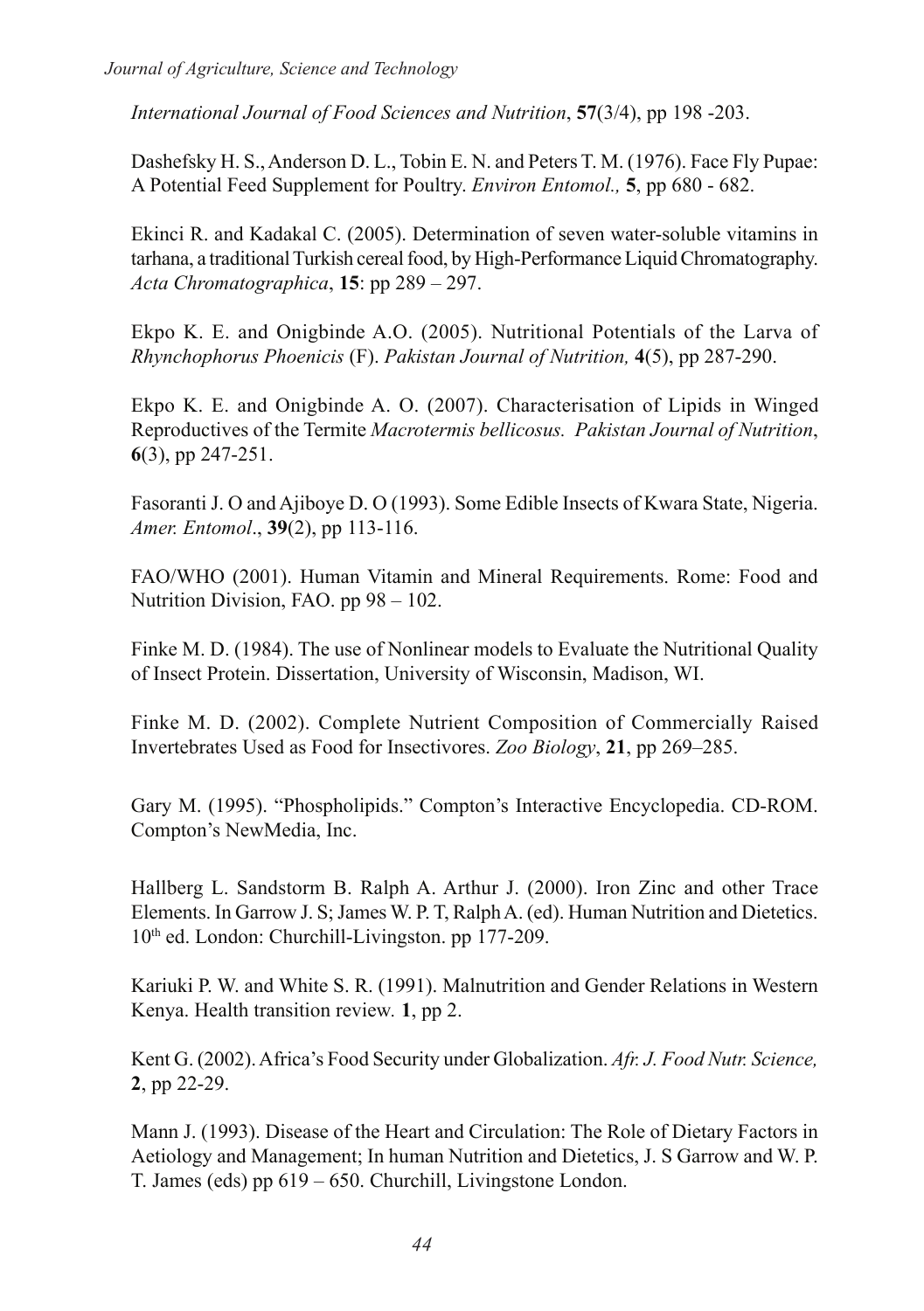Mbah C. E. and Elekima G. O. (2007). Nutrient Composition of some Terrestrial Insects in Ahmadu Bello University, Samaru Zaria Nigeria. *Science World Journal, .***2**(2).

McClenahan J. M and Driskell J. A. (2000). Nutrient Content and Sensory Characteristics of Bison Meat. *Journal of Animal Science,* **78**, pp 1267-71.

National Research Council. (1989). Nutrient Requirements. Washington, DC, National Academy Press.

Ohiokpehai O., Bulawayo B. T.. Mpotokwane S., Sekwati B. and Bertinuson A. (1996). Expanding the uses of Phane, a Nutritionally Rich Local Food. **In:** Gashe B. A. and Mpuchane S. F. (eds) Phane. Proceedings of the First Multidisciplinary Symposium on Phane, 1996. Gaborone: Department of Biological Sciences, pp 84-103.

Oniang'o R. and Mutuku J. **(**2001). The State of Food Industry in Kenya*. IUFoST Newsline,* **50,** pp 4-7.

Onigbinde A. O. and Adamolekun B. (1998). The Nutrient Value of *Imbrasia belina Lepidoptera: Saturnidae (Madora). Central African Journal of Medicine,* **44**, pp125- 127.

Oyarzun S. E., Graham J. and Eduardo V. (1996). Nutrition of the Tamandua: I. Nutrient Composition of Termites and Stomach Contents from Wild Tamanduas (Tamandua Tetradactyla). *Zoo Biology,* **15**,pp 509-524.

Patel S., Nelson D. R. and Gibbs A. G. (2001). Chemical and Physical Analyses of Wax Ester Properties. *Journal of Insect Science,* **1**(4), pp 1-7.

Rao P. U. (1994). Chemical Composition and Nutritional Evaluation of Spent Silk Worm Pupae. *J. Agric Food Chem*, **42**, pp 2201- 2203.

Reiser R. (1973) Saturated Fat in the Diet and Serum Cholesterol Concentration. A Critical Examination of the Literature. *American Journal of Clinical Nutrition,* **26**, pp 524.

Rouser G., Kritchevsky G. and Yamamoto A. (1967). Lipid Chromatographic Analysis, **1**, pp 99-162.

SAS Institute (2001). SAS/STAT User's guide, version 8.2. SAS Institute, Cary, NC.

Sutton M. Q. (1988). Insects as Food: Aboriginal Entomophagy in the Great Basin. Ballena. Press Anthropology Papers, **33**, pp 115.